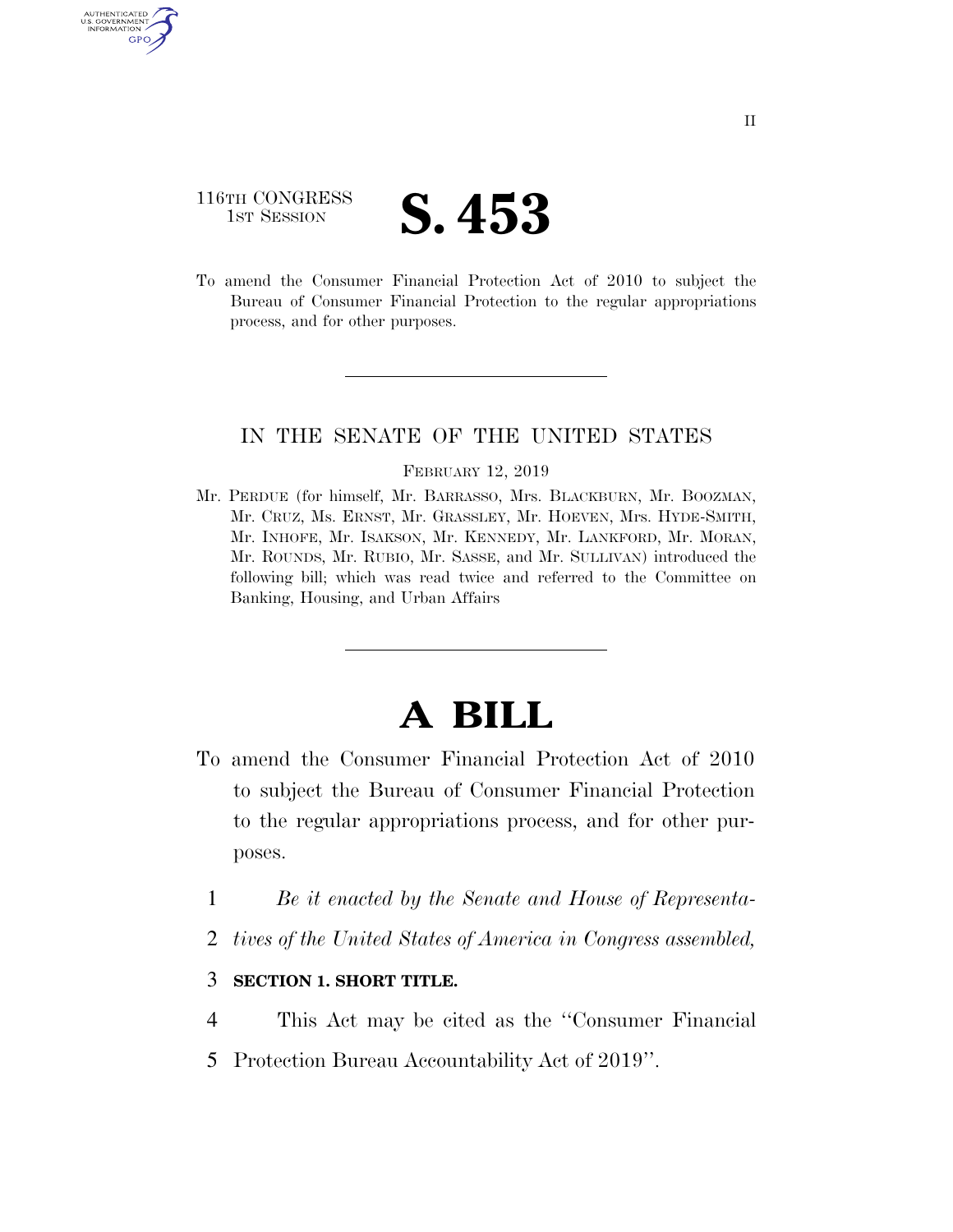| $\mathbf{1}$   | SEC. 2. SUBJECTING THE BUREAU OF CONSUMER FINAN-        |
|----------------|---------------------------------------------------------|
| $\overline{2}$ | CIAL PROTECTION TO THE REGULAR APPRO-                   |
| 3              | PRIATIONS PROCESS.                                      |
| $\overline{4}$ | (a) IN GENERAL.—Section 1017 of the Consumer Fi-        |
| 5              | nancial Protection Act of 2010 (12 U.S.C. 5497) is      |
| 6              | amended—                                                |
| 7              | $(1)$ in subsection $(a)$ —                             |
| 8              | $(A)$ in the subsection heading, by striking            |
| 9              | "TRANSFER OF FUNDS FROM BOARD OF GOV-                   |
| 10             | ERNORS.—" and inserting "BUDGET AND FI-                 |
| 11             | NANCIAL MANAGEMENT.-";                                  |
| 12             | (B) by striking paragraphs (1) through                  |
| 13             | (3);                                                    |
| 14             | (C) by redesignating paragraphs (4) and                 |
| 15             | $(5)$ as paragraphs $(1)$ and $(2)$ , respectively; and |
| 16             | (D) in paragraph $(1)$ , as so redesignated—            |
| 17             | (i) in the paragraph heading, by strik-                 |
| 18             | ing "BUDGET AND FINANCIAL MANAGE-                       |
| 19             | MENT.—" and inserting "IN GENERAL.—";                   |
| <b>20</b>      | (ii) by striking subparagraph $(E)$ ; and               |
| 21             | (iii) by redesignating subparagraph                     |
| 22             | $(F)$ as subparagraph $(E)$ ;                           |
| 23             | $(2)$ by striking subsections (b) through $(d)$ ;       |
| 24             | (3) by redesignating subsection (e) as sub-             |
| 25             | section (b); and                                        |
| 26             | $(4)$ in subsection (b), as so redesignated—            |
|                |                                                         |